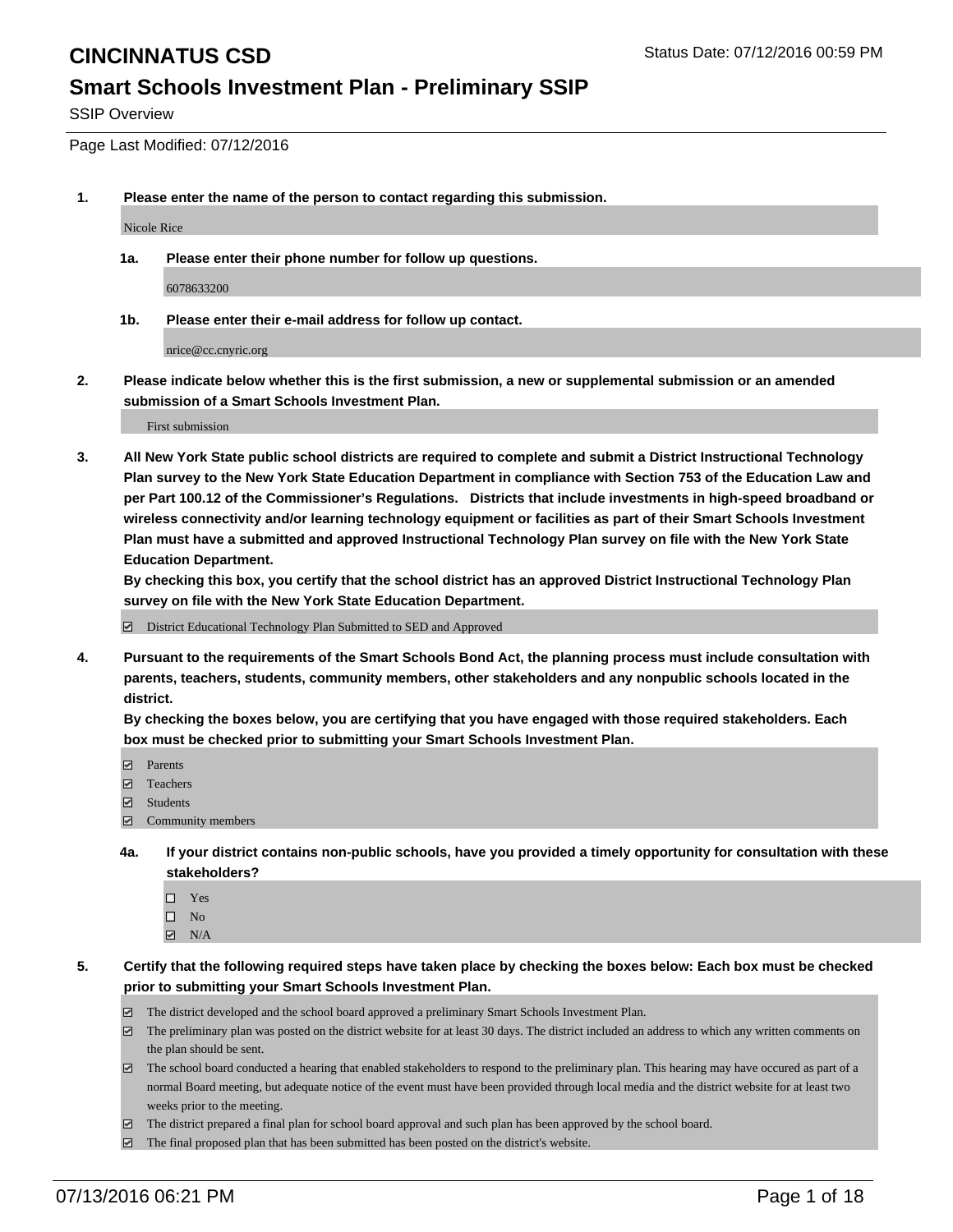### **Smart Schools Investment Plan - Preliminary SSIP**

SSIP Overview

Page Last Modified: 07/12/2016

**5a. Please upload the proposed Smart Schools Investment Plan (SSIP) that was posted on the district's website. Note that this should be different than your recently submitted Educational Technology Survey. The Final SSIP, as approved by the School Board, should also be posted on the website and remain there during the course of the projects contained therein.**

Cincinnatus\_Smart\_Schools\_Investment\_Plan(DRAFT).pdf

**6. Please enter an estimate of the total number of students and staff that will benefit from this Smart Schools Investment Plan based on the cumulative projects submitted to date.**

782

**7. An LEA/School District may partner with one or more other LEA/School Districts to form a consortium to pool Smart Schools Bond Act funds for a project that meets all other Smart School Bond Act requirements. Each school district participating in the consortium will need to file an approved Smart Schools Investment Plan for the project and submit a signed Memorandum of Understanding that sets forth the details of the consortium including the roles of each respective district.**

 $\Box$  The district plans to participate in a consortium to partner with other school district(s) to implement a Smart Schools project.

#### **8. Please enter the name and 6-digit SED Code for each LEA/School District participating in the Consortium.**

| Partner LEA/District | <b>ISED BEDS Code</b> |
|----------------------|-----------------------|
| (No Response)        | (No Response)         |

**9. Please upload a signed Memorandum of Understanding with all of the participating Consortium partners.**

(No Response)

**10. Your district's Smart Schools Bond Act Allocation is:**

\$871,926

**11. Enter the budget sub-allocations by category that you are submitting for approval at this time. If you are not budgeting SSBA funds for a category, please enter 0 (zero.) If the value entered is \$0, you will not be required to complete that survey question.**

|                                       | Sub-        |
|---------------------------------------|-------------|
|                                       | Allocations |
| <b>School Connectivity</b>            | 428,296     |
| Connectivity Projects for Communities | 0           |
| Classroom Technology                  | 58,532      |
| Pre-Kindergarten Classrooms           | O           |
| Replace Transportable Classrooms      |             |
| High-Tech Security Features           | 333,900     |
| <b>Totals:</b>                        | 820,728.00  |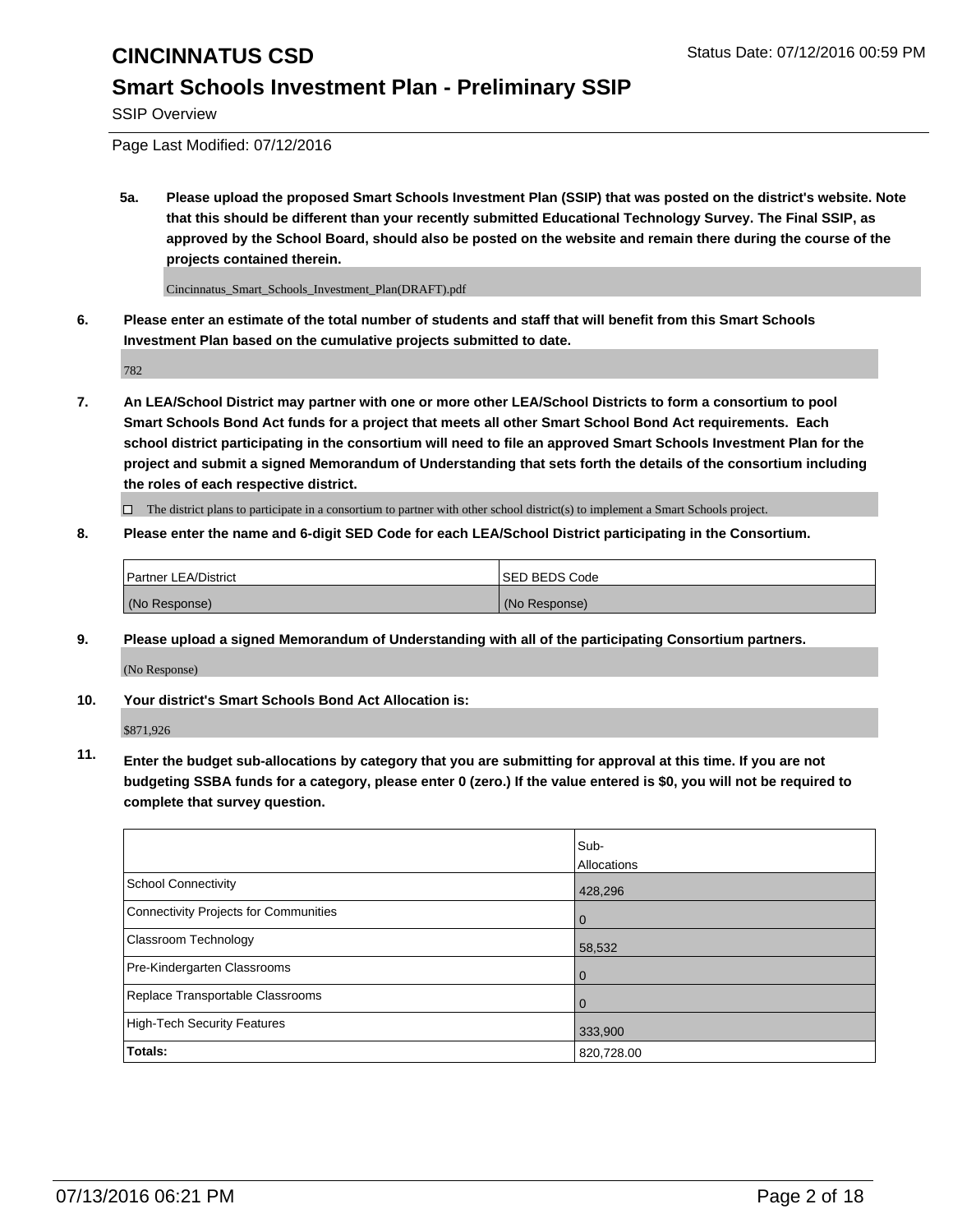## **CINCINNATUS CSD CINCINNATUS** CSD

#### **Smart Schools Investment Plan - Preliminary SSIP**

School Connectivity

Page Last Modified: 07/12/2016

- **1. In order for students and faculty to receive the maximum benefit from the technology made available under the Smart Schools Bond Act, their school buildings must possess sufficient connectivity infrastructure to ensure that devices can be used during the school day. Smart Schools Investment Plans must demonstrate that:**
	- **sufficient infrastructure that meets the Federal Communications Commission's 100 Mbps per 1,000 students standard currently exists in the buildings where new devices will be deployed, or**
	- **is a planned use of a portion of Smart Schools Bond Act funds, or**
	- **is under development through another funding source.**

**Smart Schools Bond Act funds used for technology infrastructure or classroom technology investments must increase the number of school buildings that meet or exceed the minimum speed standard of 100 Mbps per 1,000 students and staff within 12 months. This standard may be met on either a contracted 24/7 firm service or a "burstable" capability. If the standard is met under the burstable criteria, it must be:**

**1. Specifically codified in a service contract with a provider, and**

**2. Guaranteed to be available to all students and devices as needed, particularly during periods of high demand, such as computer-based testing (CBT) periods.**

**Please describe how your district already meets or is planning to meet this standard within 12 months of plan submission.**

The district currently meets this standard by having in place 100 Megabytes of Internet Bandwidth for 592 students and 120 staff members. We have a 1 Gigabyte connection back to our BOCES Regional Information Center with 1 Gigabytes HP ProCurve switches. Using smart schools bond act funding, will install a fiber optic backbone for it's data network that will support 10 Gigabyte network bandwidth within the district.

- **1a. If a district believes that it will be impossible to meet this standard within 12 months, it may apply for a waiver of this requirement, as described on the Smart Schools website. The waiver must be filed and approved by SED prior to submitting this survey.**
	- $\Box$  By checking this box, you are certifying that the school district has an approved waiver of this requirement on file with the New York State Education Department.

### **2. Connectivity Speed Calculator (Required)**

|                  | Number of<br><b>Students</b> | Multiply by<br>100 Kbps | Divide by 1000 Current Speed<br>to Convert to<br>Required<br>Speed in Mb | in Mb | Expected<br>Speed to be<br>Attained Within   Required<br>12 Months | <b>Expected Date</b><br><b>When</b><br>Speed Will be<br>Met |
|------------------|------------------------------|-------------------------|--------------------------------------------------------------------------|-------|--------------------------------------------------------------------|-------------------------------------------------------------|
| Calculated Speed | 592                          | 59,200                  | 59.20                                                                    | 100   | 100                                                                | Currently<br><b>Meets</b><br>Standard                       |

#### **3. Describe how you intend to use Smart Schools Bond Act funds for high-speed broadband and/or wireless connectivity projects in school buildings.**

The smart schools bond act funding will be used to connect all the district's data rooms together using fiber optic cabling that will support 10Gbps transmission speeds. This will allow for a large capacity of users to connect to district resources simultaneously. Wireless access points and cabling will be installed to expand upon the district's existing wireless network that will also be capable of high capacity network traffic.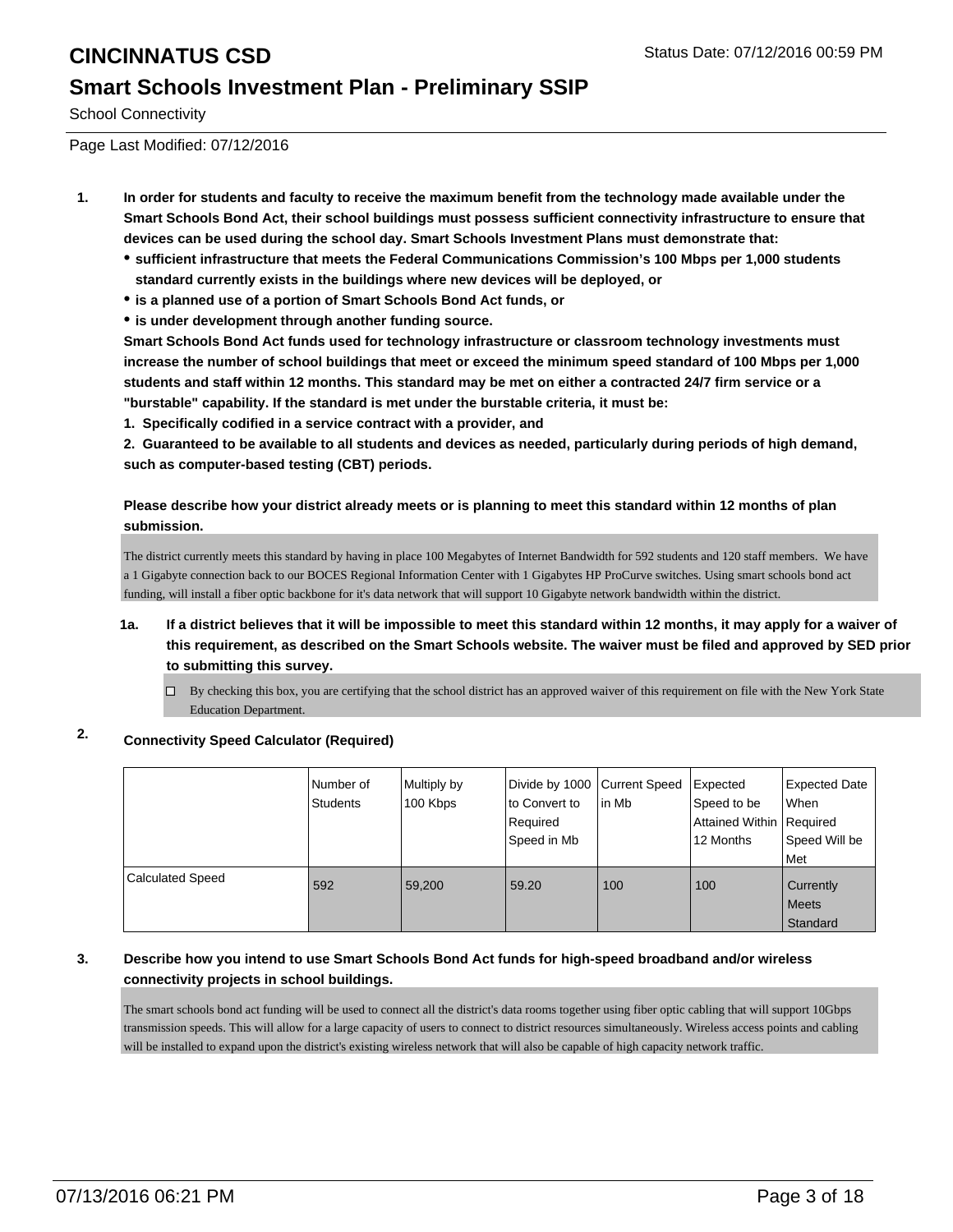# **CINCINNATUS CSD CINCINNATUS** CSD

### **Smart Schools Investment Plan - Preliminary SSIP**

School Connectivity

#### Page Last Modified: 07/12/2016

**4. Describe the linkage between the district's District Instructional Technology Plan and the proposed projects. (There should be a link between your response to this question and your response to Question 1 in Part E. Curriculum and Instruction "What are the district's plans to use digital connectivity and technology to improve teaching and learning?)**

We are half way there, we have the connection with Time Warner as our service provider and the link back to our RIC BOCES. The part we need is the 1 Gigabyte HP ProCurve switches here on site at the district level to run at the ideal 1 Gigabyte speed for connections to the classrooms and labs. In addition, having the wiring to add more Wireless Access Points (**WAP**) throughout the entire UPK-12 building allows us to put in place the additional iPads and allows students to use their own hand held devices with out intermittent Internet.

The development of technology tools that support communication and collaboration have given rise to rich online communities. These communities can provide opportunities for teachers to become learners, students to facilitate conversation and collaboration as well as extending the learning environment. The district wishes to increase equitable access to technology through the use of the mobile wireless technologies.

As stated in our 3 Year Technology plan: CCS will continue to incorporate technology into all areas of the educational process by the infusion of a strengthened curriculum that acquires, applies and evaluates its technology resources to best support the New York State Common Core Standards. This endeavor develops a community of life-long learners that will enable students to:

- Expand their knowledge base
- Increase Creativity
- Become more innovative
- Become self-directed learners
- Reinforce Language Arts and Math Literacy
- Improve their critical thinking, problem solving and decision making skills
- Collaborate with others to effectively complete a task
- Be informed of various professions involving technology
- Use assistive technology to augment the learning process
- Access, analyze, evaluate and communicate information
- Use video to enhance their learning experiences
- Use technology to improve student achievement
- Consistent with the National Educational Technology Standards (NETS), students will become: Informed, responsible and contributing citizens Top challenges include:
- Cabling and WAPs, Besides better daily Internet access, we would also have the added benefit in running cables for wireless access points to meet Computer Based Testing.

Also noted in our 3 Year Technology is the goal to to place an additional iPads in both Elementary and Middle and High School areas and purchase Apps for all grade levels to promote, support, and model creative and innovative thinking. To also inspire inventiveness, engage students in exploring real-world issues, and solving authentic problems using digital tool resources.

Technology-based learning and assessment systems will be pivotal in improving student learning and generating data that can be used to continuously improve education systems at all levels. Technology will help us execute collaborative teaching strategies combined with professional learning to better connect our educators. Finally, technology will help students to meet college and career readiness goals.

**5. If the district wishes to have students and staff access the Internet from wireless devices within the school building, or in close proximity to it, it must first ensure that it has a robust Wi-Fi network in place that has sufficient bandwidth to meet user demand.**

#### **Please describe how you have quantified this demand and how you plan to meet this demand.**

The district has an existing wireless network that will be added to as part of the smart school bond act investment plan however the main focus of the scope is to improve data room conditions in order to facilitate a dense, robust wireless network.

**6. As indicated on Page 5 of the guidance, the Office of Facilities Planning will have to conduct a preliminary review of all capital projects, including connectivity projects.**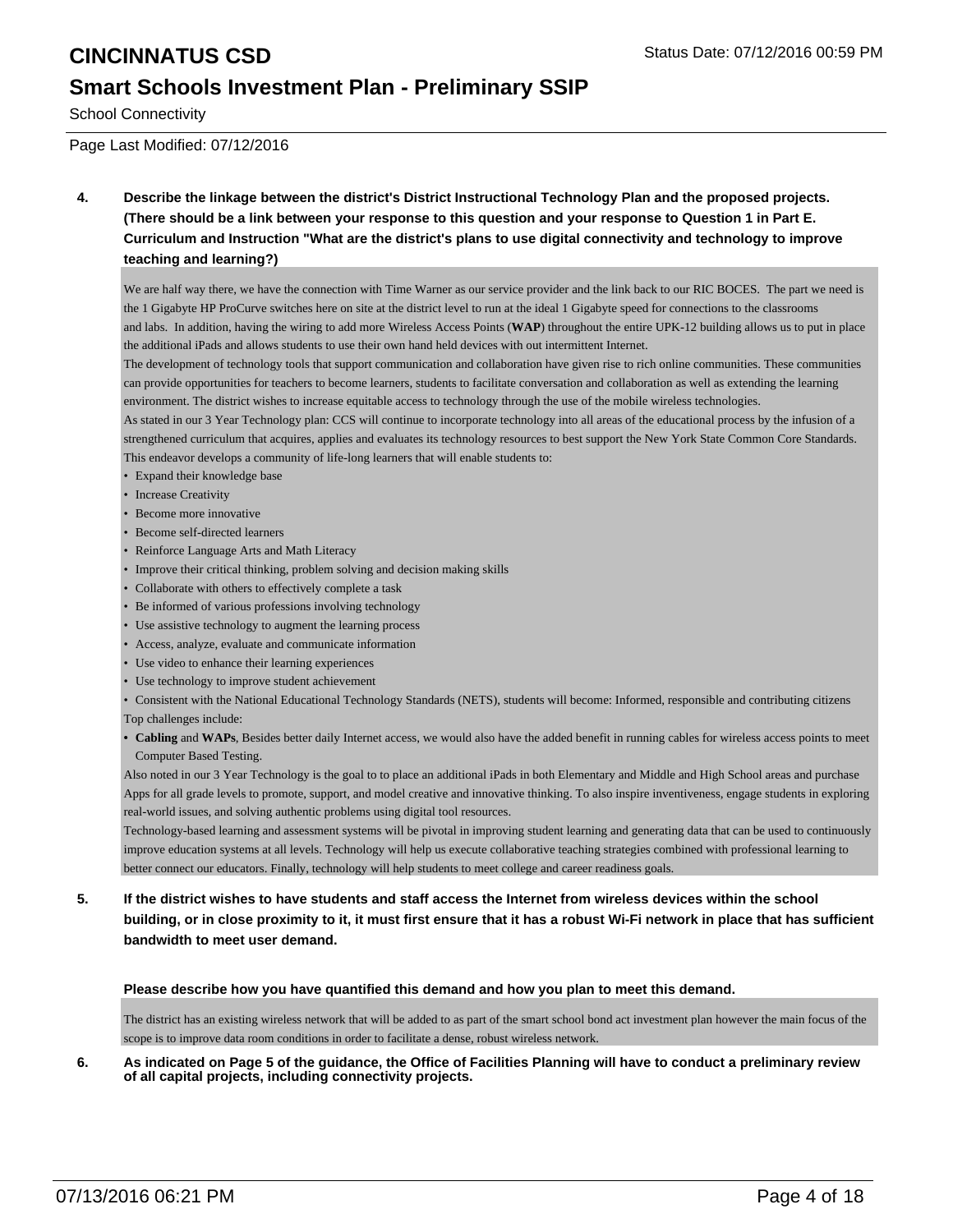#### **Smart Schools Investment Plan - Preliminary SSIP**

School Connectivity

Page Last Modified: 07/12/2016

| Project Number        |  |
|-----------------------|--|
| 11-01-01-04-0-001-018 |  |
| 11-01-01-04-0-001-SB1 |  |

**7. Certain high-tech security and connectivity infrastructure projects may be eligible for an expedited review process as determined by the Office of Facilities Planning.**

**Was your project deemed eligible for streamlined review?**

Yes

**7a. Districts that choose the Streamlined Review Process will be required to certify that they have reviewed all installations with their licensed architect or engineer of record and provide that person's name and license number. The licensed professional must review the products and proposed method of installation prior to implementation and review the work during and after completion in order to affirm that the work was codecompliant, if requested.**

■ I certify that I have reviewed all installations with a licensed architect or engineer of record.

**8. Include the name and license number of the architect or engineer of record.**

| 'Name           | License Number |
|-----------------|----------------|
| Jeffrey Robbins | 35151          |

**9. If you are submitting an allocation for School Connectivity complete this table. Note that the calculated Total at the bottom of the table must equal the Total allocation for this category that you entered in the SSIP Overview overall budget.** 

|                                            | Sub-<br><b>Allocation</b> |
|--------------------------------------------|---------------------------|
| Network/Access Costs                       | 231,752                   |
| <b>Outside Plant Costs</b>                 | (No Response)             |
| School Internal Connections and Components | 196,544                   |
| Professional Services                      | (No Response)             |
| Testing                                    | (No Response)             |
| Other Upfront Costs                        | (No Response)             |
| <b>Other Costs</b>                         | (No Response)             |
| Totals:                                    | 428,296.00                |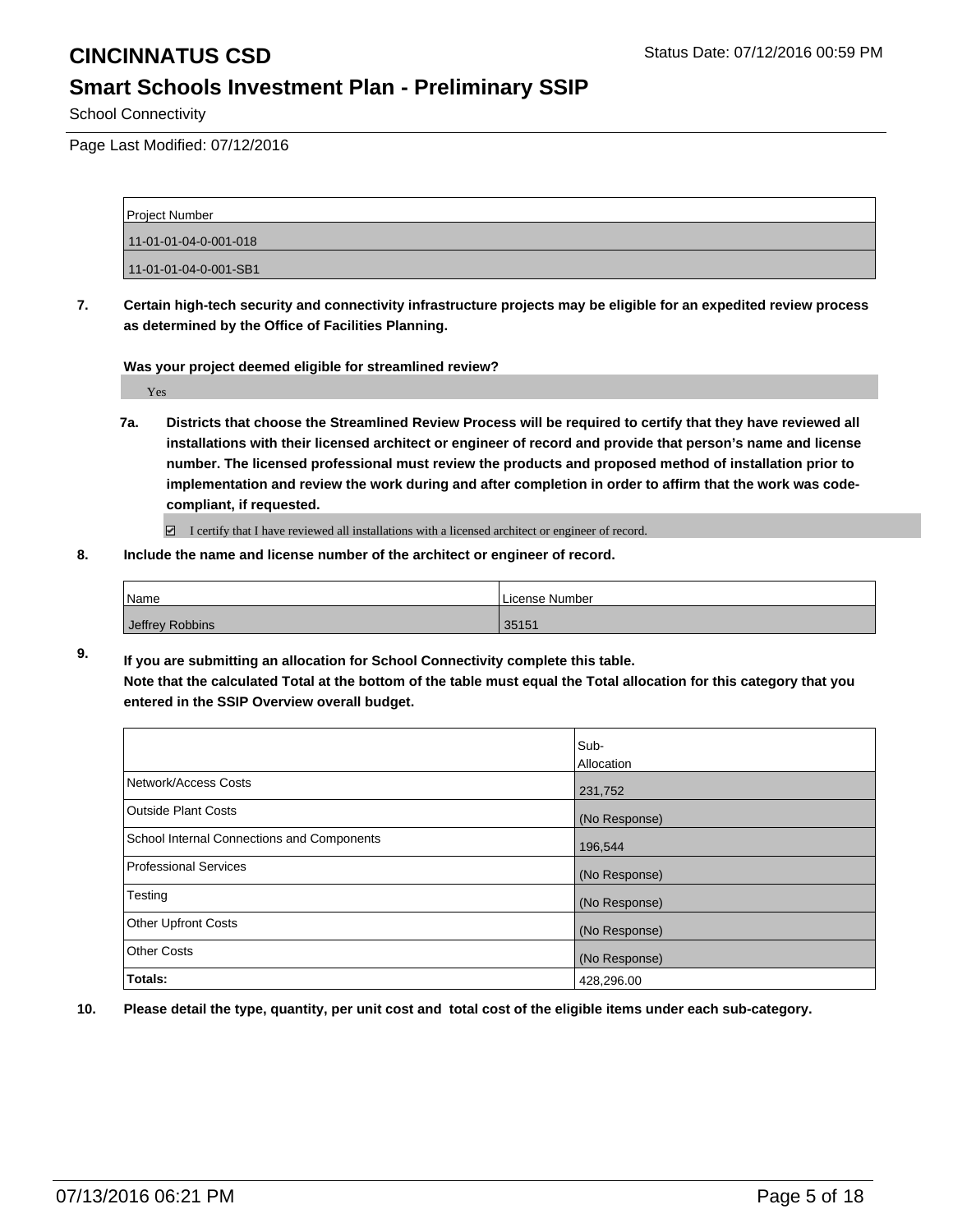# **Smart Schools Investment Plan - Preliminary SSIP**

School Connectivity

Page Last Modified: 07/12/2016

| Select the allowable expenditure<br>type.<br>Repeat to add another item under<br>each type. | Item to be purchased                                                                                                                                                                                                                                                                                                                                                                                                                                                                                                                                                                                                                                                         | Quantity | Cost per Item | <b>Total Cost</b> |
|---------------------------------------------------------------------------------------------|------------------------------------------------------------------------------------------------------------------------------------------------------------------------------------------------------------------------------------------------------------------------------------------------------------------------------------------------------------------------------------------------------------------------------------------------------------------------------------------------------------------------------------------------------------------------------------------------------------------------------------------------------------------------------|----------|---------------|-------------------|
| <b>Network/Access Costs</b>                                                                 | Data Room Upgrades - Construction<br>Budget for the renovation of the<br>existing data rooms in the High School<br>Building. The data room upgrades will<br>include the following scope in each<br>room: Architectural improvements<br>createing secured spaces, New 4-post<br>data rack with cable management,<br>patch panels, fiber optic housing,<br>uninteruptaqble power supply, 3/4 Ton<br>Split Unit Air Conditioning Unit,<br>Electrical improvements to provide the<br>proper electrical service to IT and<br>Telecommunications Grounding to<br>meet TIA/EIA standards. This work will<br>be competetivly bid after SSBA<br>approval and SED Facilities approval. | 5        | 20,000        | 100,000           |
| <b>Network/Access Costs</b>                                                                 | Cisco C2960X 48-port PoE+, 750W, 2<br>x 10G SFP+, LAN Base                                                                                                                                                                                                                                                                                                                                                                                                                                                                                                                                                                                                                   | 22       | 3,716         | 81,752            |
| <b>Connections/Components</b>                                                               | Cisco FlexStack 50cm stacking cable                                                                                                                                                                                                                                                                                                                                                                                                                                                                                                                                                                                                                                          | 22       | 67            | 1,474             |
| <b>Connections/Components</b>                                                               | Catalyst 2960-X FlexStack Plus<br><b>Stacking Module</b>                                                                                                                                                                                                                                                                                                                                                                                                                                                                                                                                                                                                                     | 22       | 685           | 15,070            |
| <b>Network/Access Costs</b>                                                                 | APC SmartUPS 3000VA<br>Uninteruptable Power Supply with<br>(x6)5-20R outputs and 208V L6-30<br>Input. It will also have the network<br>module to connect to the management<br>system using TCP/IP.                                                                                                                                                                                                                                                                                                                                                                                                                                                                           | 20       | 2,500         | 50,000            |
| <b>Connections/Components</b>                                                               | Category6 Data Cabling Replacement<br>300<br>throughout the building - Construction<br>budget for one Category6 data cabe<br>from the data closet patch panel to wall<br>outlet locations. Estimate includes<br>cabling, installation, terminations,<br>testing and lebeling. This work will be<br>competetivly bid after SSBA approval<br>and SED Facilities approval.                                                                                                                                                                                                                                                                                                      |          | 600           | 180,000           |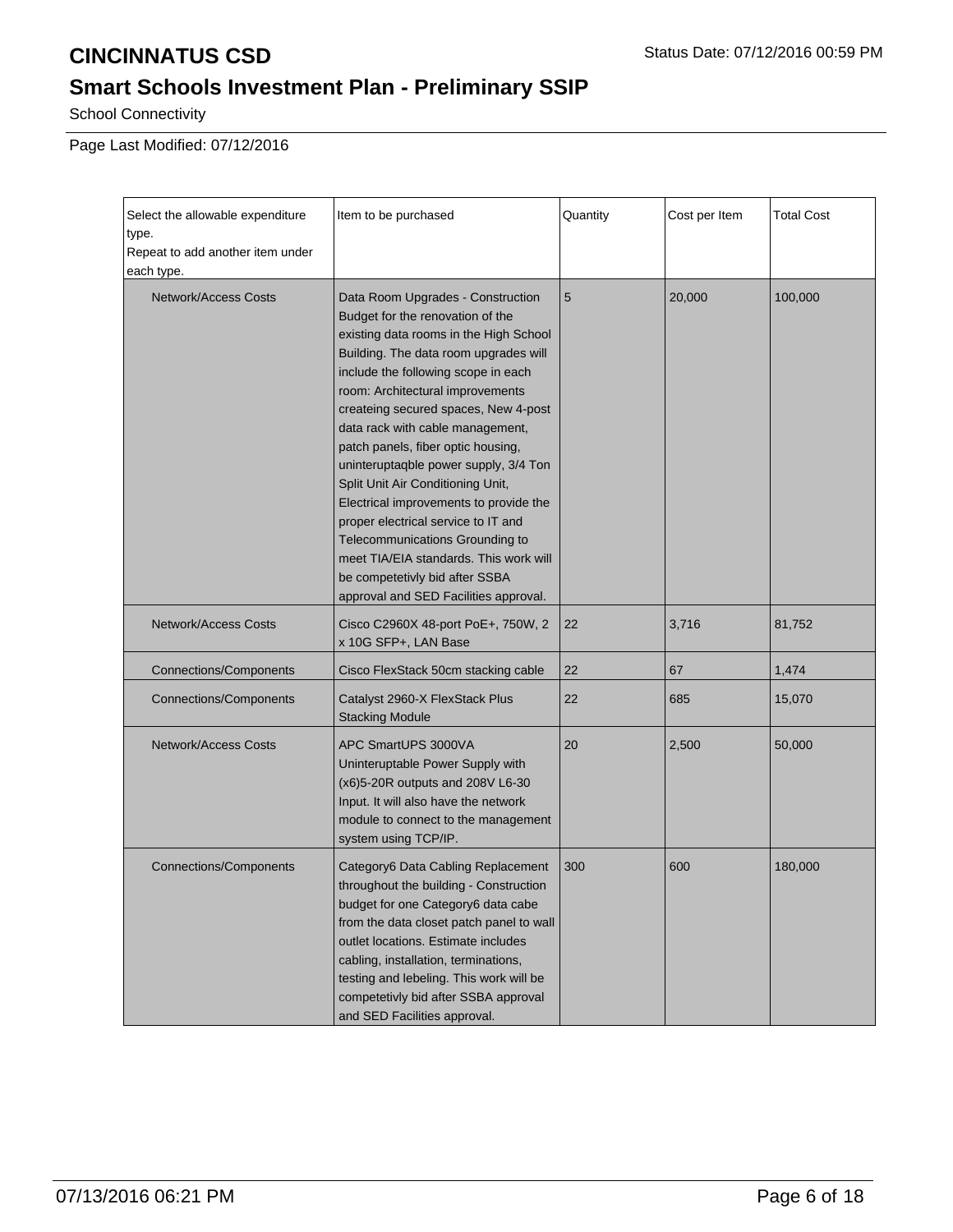Community Connectivity (Broadband and Wireless)

Page Last Modified: 07/08/2016

**1. Describe how you intend to use Smart Schools Bond Act funds for high-speed broadband and/or wireless connectivity projects in the community.**

(No Response)

**2. Please describe how the proposed project(s) will promote student achievement and increase student and/or staff access to the Internet in a manner that enhances student learning and/or instruction outside of the school day and/or school building.**

(No Response)

**3. Community connectivity projects must comply with all the necessary local building codes and regulations (building and related permits are not required prior to plan submission).**

 $\Box$  I certify that we will comply with all the necessary local building codes and regulations.

**4. Please describe the physical location of the proposed investment.**

(No Response)

**5. Please provide the initial list of partners participating in the Community Connectivity Broadband Project, along with their Federal Tax Identification (Employer Identification) number.**

| Project Partners | <b>IFederal ID#</b> |
|------------------|---------------------|
| (No Response)    | (No Response)       |

**6. If you are submitting an allocation for Community Connectivity, complete this table. Note that the calculated Total at the bottom of the table must equal the Total allocation for this category that you**

**entered in the SSIP Overview overall budget.**

|                                    | Sub-Allocation |
|------------------------------------|----------------|
| Network/Access Costs               | (No Response)  |
| <b>Outside Plant Costs</b>         | (No Response)  |
| <b>Tower Costs</b>                 | (No Response)  |
| <b>Customer Premises Equipment</b> | (No Response)  |
| <b>Professional Services</b>       | (No Response)  |
| Testing                            | (No Response)  |
| <b>Other Upfront Costs</b>         | (No Response)  |
| <b>Other Costs</b>                 | (No Response)  |
| Totals:                            |                |

| Select the allowable expenditure | Item to be purchased | Quantity      | Cost per Item | <b>Total Cost</b> |
|----------------------------------|----------------------|---------------|---------------|-------------------|
| type.                            |                      |               |               |                   |
| Repeat to add another item under |                      |               |               |                   |
| each type.                       |                      |               |               |                   |
| (No Response)                    | (No Response)        | (No Response) | (No Response) | (No Response)     |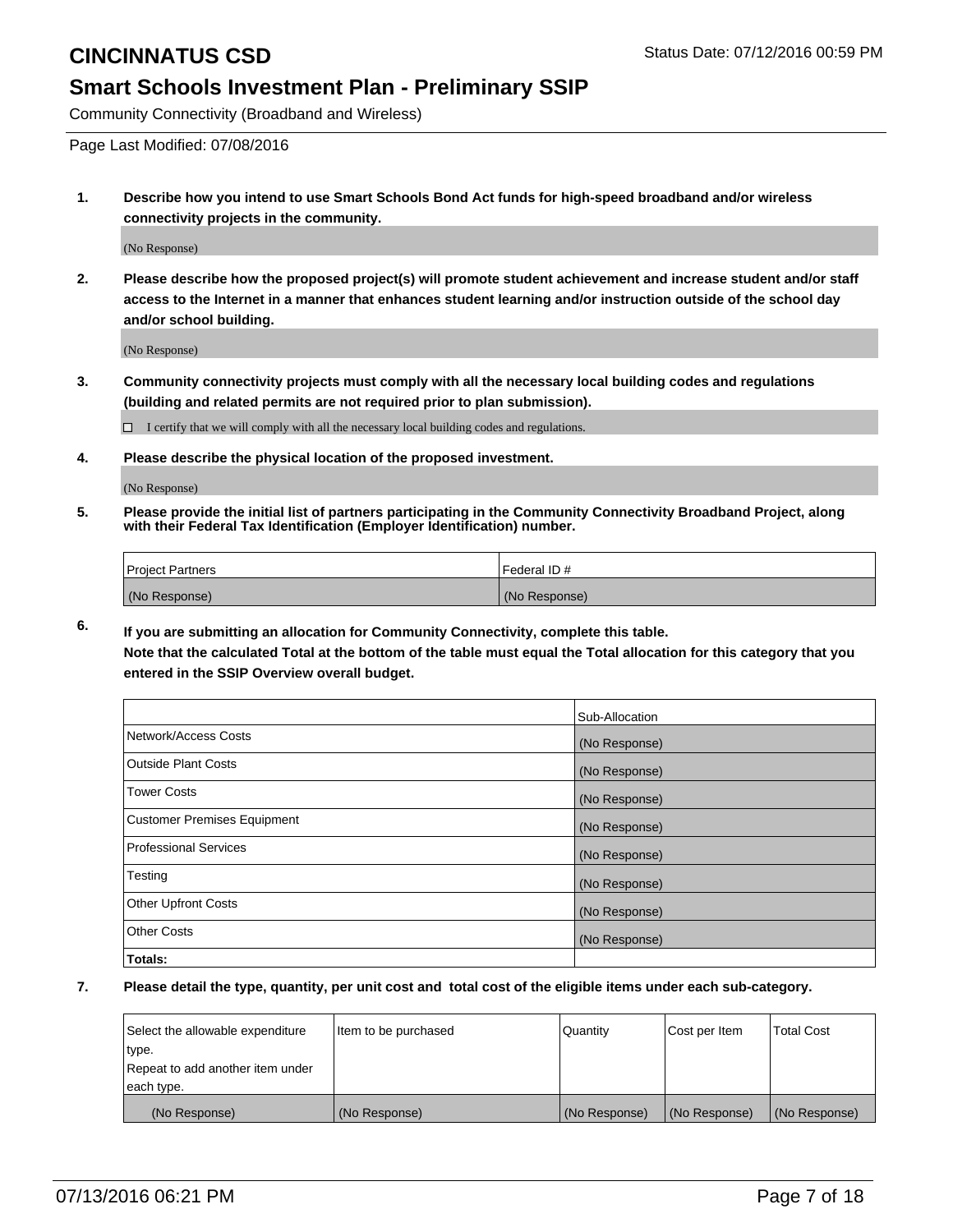Classroom Learning Technology

Page Last Modified: 07/08/2016

**1. In order for students and faculty to receive the maximum benefit from the technology made available under the Smart Schools Bond Act, their school buildings must possess sufficient connectivity infrastructure to ensure that devices can be used during the school day. Smart Schools Investment Plans must demonstrate that sufficient infrastructure that meets the Federal Communications Commission's 100 Mbps per 1,000 students standard currently exists in the buildings where new devices will be deployed, or is a planned use of a portion of Smart Schools Bond Act funds, or is under development through another funding source.**

**Smart Schools Bond Act funds used for technology infrastructure or classroom technology investments must increase the number of school buildings that meet or exceed the minimum speed standard of 100 Mbps per 1,000 students and staff within 12 months. This standard may be met on either a contracted 24/7 firm service or a "burstable" capability. If the standard is met under the burstable criteria, it must be:**

**1. Specifically codified in a service contract with a provider, and**

**2. Guaranteed to be available to all students and devices as needed, particularly during periods of high demand, such as computer-based testing (CBT) periods.**

**Please describe how your district already meets or is planning to meet this standard within 12 months of plan submission.**

The district currently meets this standard by having in place 100 Megabytes of Internet Bandwidth for 592 students and 120 staff members. We have a 1 Gigabyte connection back to our BOCES Regional Information Center with 1 Gigabytes HP ProCurve switches. Using smart schools bond act funding, will install a fiber optic backbone for it's data network that will support 10 Gigabyte network bandwidth within the district.

**1a. If a district believes that it will be impossible to meet this standard within 12 months, it may apply for a waiver of this requirement, as described on the Smart Schools website. The waiver must be filed and approved by SED prior to submitting this survey.**

 $\Box$  By checking this box, you are certifying that the school district has an approved waiver of this requirement on file with the New York State Education Department.

#### **2. Connectivity Speed Calculator (Required)**

|                         | I Number of<br><b>Students</b> | Multiply by<br>100 Kbps | Divide by 1000 Current Speed<br>Ito Convert to<br>Required<br>Speed in Mb | lin Mb | Expected<br>Speed to be<br>Attained Within   Required<br>12 Months | Expected Date<br>l When<br>Speed Will be<br>Met |
|-------------------------|--------------------------------|-------------------------|---------------------------------------------------------------------------|--------|--------------------------------------------------------------------|-------------------------------------------------|
| <b>Calculated Speed</b> | 592                            | 59,200                  | 59.2                                                                      | 100    | 100                                                                | Currently<br>Compliant                          |

**3. If the district wishes to have students and staff access the Internet from wireless devices within the school building, or in close proximity to it, it must first ensure that it has a robust Wi-Fi network in place that has sufficient bandwidth to meet user demand.**

**Please describe how you have quantified this demand and how you plan to meet this demand.**

The district has an existing wireless network that will be added to as part of the smart school bond act investment plan however the main focus of the scope is to improve data room conditions in order to facilitate a dense, robust wireless network.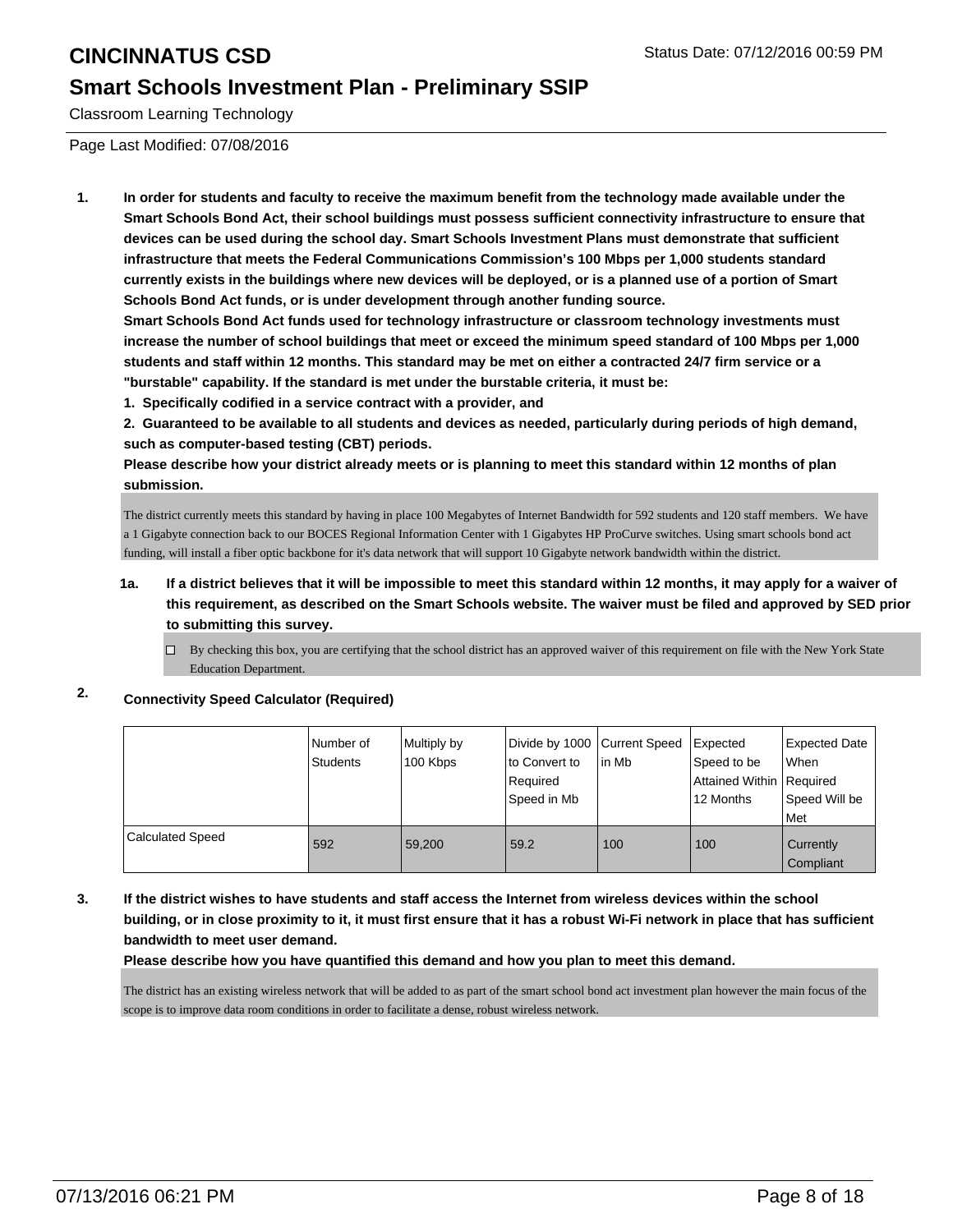Classroom Learning Technology

Page Last Modified: 07/08/2016

**4. All New York State public school districts are required to complete and submit an Instructional Technology Plan survey to the New York State Education Department in compliance with Section 753 of the Education Law and per Part 100.12 of the Commissioner's Regulations.**

**Districts that include educational technology purchases as part of their Smart Schools Investment Plan must have a submitted and approved Instructional Technology Plan survey on file with the New York State Education Department.**

- By checking this box, you are certifying that the school district has an approved Instructional Technology Plan survey on file with the New York State Education Department.
- **5. Describe the devices you intend to purchase and their compatibility with existing or planned platforms or systems. Specifically address the adequacy of each facility's electrical, HVAC and other infrastructure necessary to install and support the operation of the planned technology.**

iPads to run on our existing wireless network.

iPads will be supplied with power and charge in two ways. The iPads in groups of ten or twenty for labs will have a Bretford charging and syncing station on a cart. iPads in groups of four in classroom centers will be charged using a Kensignton four USB port power surge protector.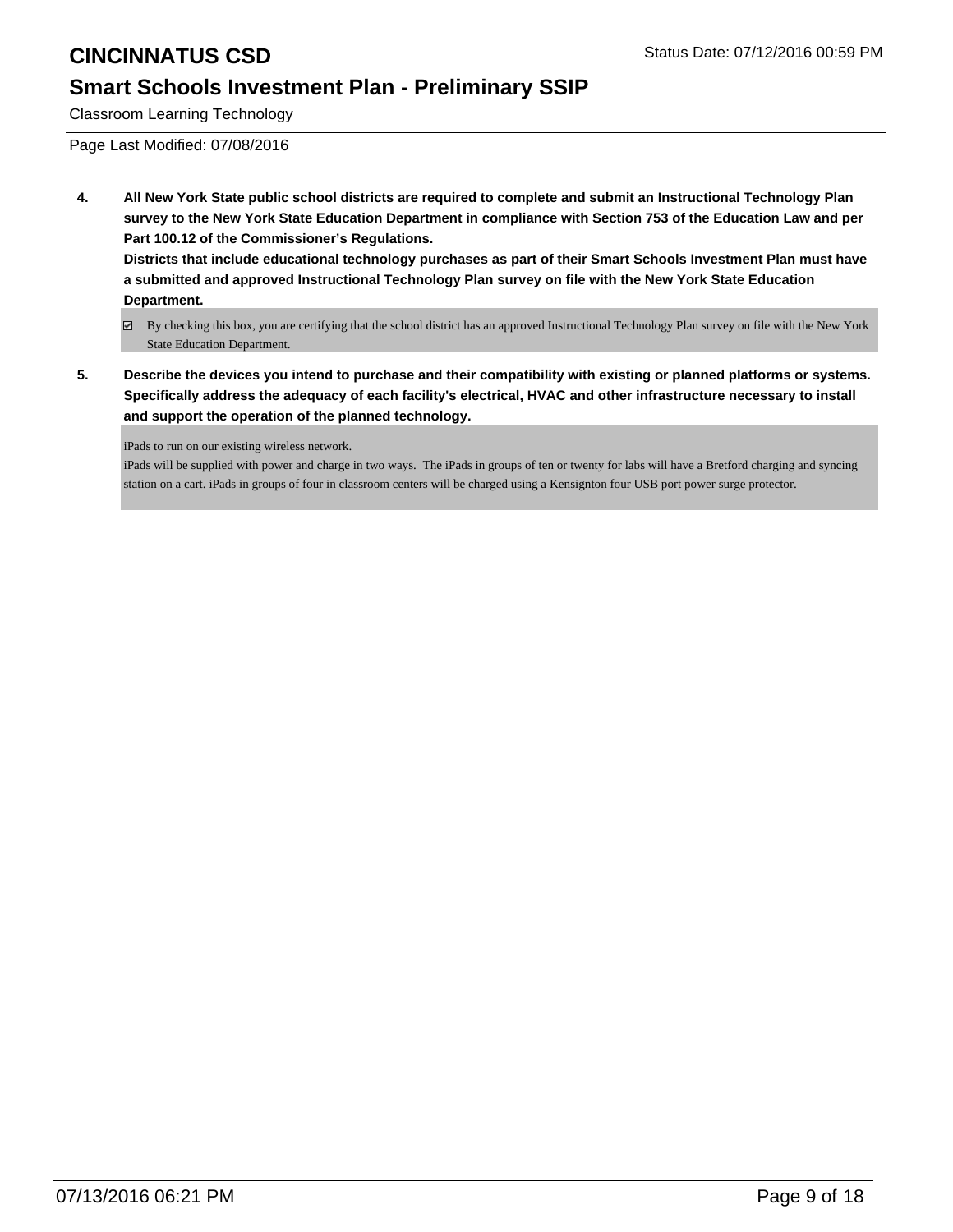Classroom Learning Technology

Page Last Modified: 07/08/2016

- **6. Describe how the proposed technology purchases will:**
	- **> enhance differentiated instruction;**
	- **> expand student learning inside and outside the classroom;**
	- **> benefit students with disabilities and English language learners; and**
	- **> contribute to the reduction of other learning gaps that have been identified within the district.**

**The expectation is that districts will place a priority on addressing the needs of students who struggle to succeed in a rigorous curriculum. Responses in this section should specifically address this concern and align with the district's Instructional Technology Plan (in particular Question 2 of E. Curriculum and Instruction: "Does the district's instructional technology plan address the needs of students with disabilities to ensure equitable access to instruction, materials and assessments?" and Question 3 of the same section: "Does the district's instructional technology plan address the provision of assistive technology specifically for students with disabilities to ensure access to and participation in the general curriculum?"**

All special needs students have Individual Education Plans (IEPs) that describe the particular needs of each child. Currently the following assistive technologies have been put into place as per the child s IEP. Our IEP student population is growing and additional iPads are needed. The technology plan supports the push-in and push-out model for students with an IEP by providing technology in the classroom where regular instruction takes place or by giving the student a device to carry with them to special locations.

- Books on iPads, read aloud feature enabled
- iPads
- Phonic Ear Buds
- Augmented Communication Device
- Text to Speech software
- Increased Font Size
- Large size keys on keyboards

ELLs: For our English-language Learners needing extra help with speech and learning the English language we have plans to purchase Articulation educational apps where teachers may work with students and monitor their progress. One excellent example for an app is Articulation Station Pro for\$59.99. iPads will be placed in areas where student's programs have recognized them as ELL students and a specific Apple ID assigned to make the apps and progress reports unique to the students learning. Teachers will have opportunities to sign up for iPad special apps training through our NYS Teacher Center located on site.

For our students, the appeal of using iPads in school is very evident here at Cincinnatus. Students find them easier to use than traditional computers and our lab space is limited with a waiting list for the signup sheet. The excitement of using iPads is still here at Cincinnatus and leads to learning and we would love the opportunity to implement what has now become "everyday technology" but in only 1/3rd of our current classrooms and students are still sharing 2 or 3 students to one iPad.

Our classrooms are ready for the iPads to be a daily part, we have the teachers asking for them and willing to learn about the most successful apps and the students are gathering around to learn without being asked to join in. We believe students want and need to be technology literate and the iPad does this in unlimited ways with educational apps for every subject. Students learn at different paces and through different learning styles. It is particularly important during those formative years in elementary school learning the basics, that students get the personalized learning they need. That's where the iPad comes in. Teachers can reinforce what is being taught with the iPads allowing student to practice certain skills at their own level and pace. Just one example has been in our third grade classroom with Math Bingo and improved abilities on math tests. One other example is our science students taking the iPads out on the nature trail to look up fish facts and other species as they see them live and they really have fun learning. With all the video games and technology students see, it's no wonder they have a hard time getting excited about doing a worksheet. It would be great to take advantage of their interests and use what they love to get their attention by bringing technology like iPads in the classroom. In some cases with our rural setting and poverty, chances are some of our students have never used an iPad before and do not have Internet access at home, so we would also reach this group. We do allow students to take iPads home for special occasions. They are so much more interactive and engaging than just a piece of paper.

General Education: So having noted the above about making learning fun and exciting for the students, many of our educators are looking at the iPad as an inexpensive way to deliver content and to save money on textbooks, and a lot of apps are available that make learning into a kind of game such as the virtual solar system or the beating of a good heart versus the heart of a smoker. Any time the teacher can visual show the learning concept and have students be able to interact with what they see is the goal. We will provide HDMI to lightning adaptors so teachers may display the iPad screen onto the SMART boards also. We also have teachers training on starting or improving their project based learning and incorporating iPads into using them like professionals do on the job. Having students carry them around in the classroom while meeting with different groups in a project, and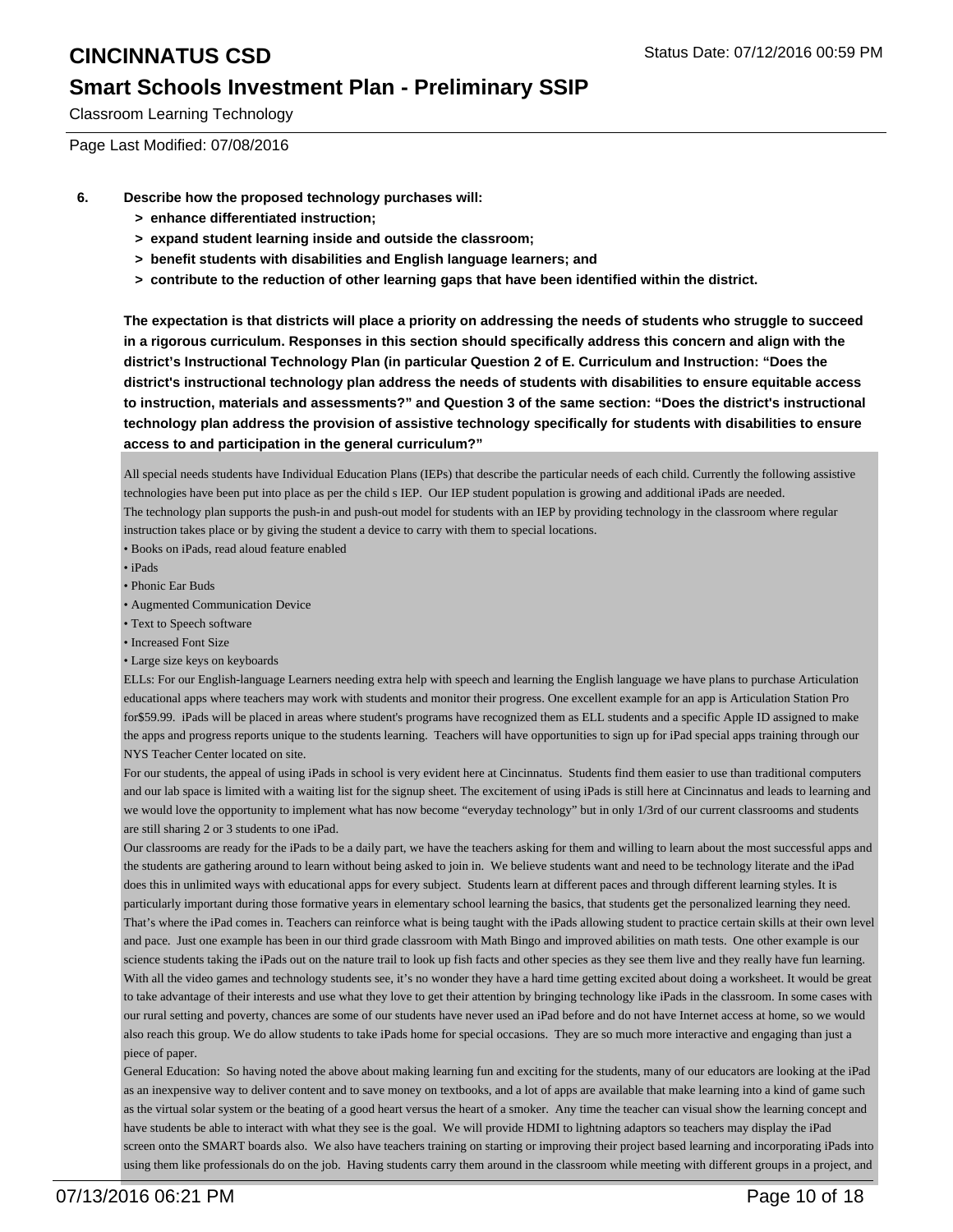Classroom Learning Technology

#### Page Last Modified: 07/08/2016

using them on the spot to complete the assignments through real research and other tools like the voice recorder in a mock trial or the Dragon Dictation during an investigation.

Another area centered on an iPad game, Motion Math, has shown that the iPad can help with fundamental math skills. Fifth graders who regularly played the game for 20 minutes per day over a five-day period increased their test scores by 15 percent on average. We would like the ability to provide iPads to our middle school math labs and our high school math labs. We have a new math curriculum that gives students extra time to complete their classes and the time to do math drills such as the iPad can provide. iPads could also be checked out my students to use during study halls.

Currently we have over 19 College Now courses that allow students to earn both high school and college credit with Tompkins Community College. These courses can at times require students to do research and homework outside of the normal classroom, and iPads would provide the portable access they need to be successful. The TC3 website and course content load great on an iPad.

We also use eSpark Learning as our MDM to manage the iPads, push out and share apps, and monitor usage. We want to know what our students are finding the most useful, is it general google searches or Learn 360? It is also important to us that the iPads stay up to date, are fully charged, and a tool that works the minute a student picks it up.

As Computer Based Testing Grows we will have a much better opportunity to meet the requirements for students taking the tests on iPads. We need additional devices, we are successfully using computers and iPads now for STAR testing, however we need additional devices as testing grows to more grade levels and will be purchasing keyboards to attach. We are finding there are some students who test better on an iPad than on a desktop computer by using the touch screen.

The goal is to enrich classroom learning.

- **7. Where appropriate, describe how the proposed technology purchases will enhance ongoing communication with parents and other stakeholders and help the district facilitate technology-based regional partnerships, including distance learning and other efforts.**
	- Reserve a few iPads for signing out to go home with students at night
	- On-line access to text books
	- Teachers on-line access to students grading program
	- Parents Online access to grades and progress reports
	- Online access to Typing programs
	- Teachers online access to build their own webpages the school website
	- APPS installed on teachers and students home iPads with iTunes codes
- **8. Describe the district's plan to provide professional development to ensure that administrators, teachers and staff can employ the technology purchased to enhance instruction successfully.**

**Note: This response should be aligned and expanded upon in accordance with your district's response to Question 1 of F. Professional Development of your Instructional Technology Plan: "Please provide a summary of professional development offered to teachers and staff, for the time period covered by this plan, to support technology to enhance teaching and learning. Please include topics, audience and method of delivery within your summary."**

Staff development is all organized through our on-site New York State Teacher Center and 70% or more involves technology that directly supports the goals for the District's technology goals. Examples are SMART Notebook, iPad integration and APPS, Microsoft Office Pro, integrating technology, project based learning, Google for Education, and more. In-service training is open to teachers and staff. Class are taught in two hour or all day six hour sessions and taught by BOCES, an outside professional trainer, or in the teachers teach teachers model with ono of our own faculty members. Training can be to fill contract days or be for reimbursement by the district at an hourly rate. All faculty members are required to attend 6 hours of staff development unpaid per school year.

#### **9. Districts must contact the SUNY/CUNY teacher preparation program that supplies the largest number of the district's new teachers to request advice on innovative uses and best practices at the intersection of pedagogy and educational technology.**

 $\boxtimes$  By checking this box, you certify that you have contacted the SUNY/CUNY teacher preparation program that supplies the largest number of your new teachers to request advice on these issues.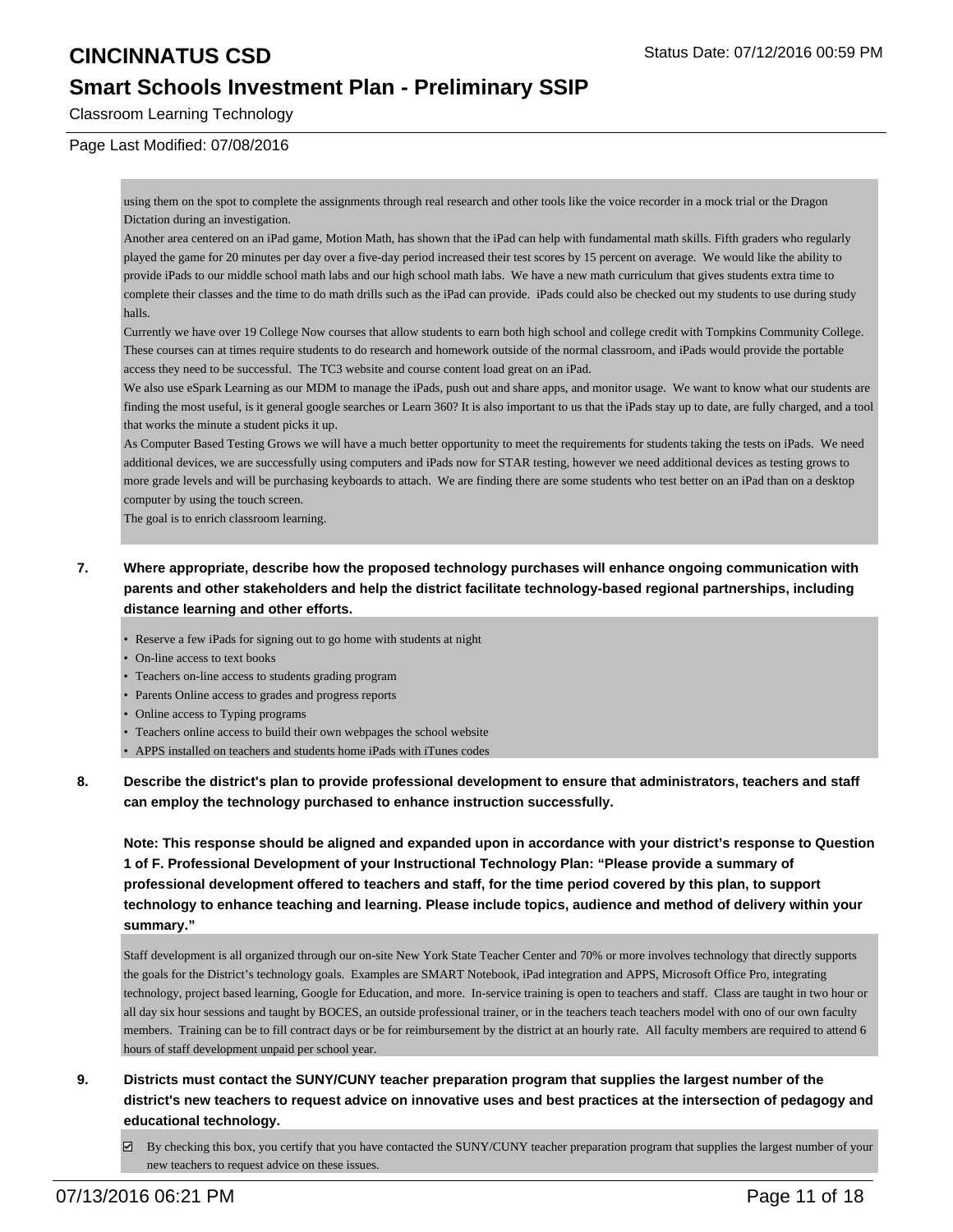### **Smart Schools Investment Plan - Preliminary SSIP**

Classroom Learning Technology

Page Last Modified: 07/08/2016

**10. A district whose Smart Schools Investment Plan proposes the purchase of technology devices and other hardware must account for nonpublic schools in the district.**

**Are there nonpublic schools within your school district?**

- $\Box$  Yes
- **☑** No

#### **11. Nonpublic Classroom Technology Loan Calculator**

**The Smart Schools Bond Act provides that any Classroom Learning Technology purchases made using Smart Schools funds shall be lent, upon request, to nonpublic schools in the district. However, no school district shall be required to loan technology in amounts greater than the total obtained and spent on technology pursuant to the Smart Schools Bond Act and the value of such loan may not exceed the total of \$250 multiplied by the nonpublic school enrollment in the base year at the time of enactment. See:**

**http://www.p12.nysed.gov/mgtserv/smart\_schools/docs/Smart\_Schools\_Bond\_Act\_Guidance\_04.27.15\_Final.pdf.**

|                                       | 1. Classroom<br>Technology<br>Sub-allocation | 12. Public<br>Enrollment<br>$(2014 - 15)$ | 3. Nonpublic<br><b>Enrollment</b><br>$(2014 - 15)$ | 4. Sum of<br>Public and<br>l Nonpublic<br>Enrollment                                          | l 5. Total Per<br>l Pupil Sub-<br>lallocation | 6. Total<br>Nonpublic Loan<br>Amount |
|---------------------------------------|----------------------------------------------|-------------------------------------------|----------------------------------------------------|-----------------------------------------------------------------------------------------------|-----------------------------------------------|--------------------------------------|
| Calculated Nonpublic Loan<br>  Amount |                                              |                                           |                                                    | (No Response)   (No Response)   (No Response)   (No Response)   (No Response)   (No Response) |                                               |                                      |

**12. To ensure the sustainability of technology purchases made with Smart Schools funds, districts must demonstrate a long-term plan to maintain and replace technology purchases supported by Smart Schools Bond Act funds. This sustainability plan shall demonstrate a district's capacity to support recurring costs of use that are ineligible for Smart Schools Bond Act funding such as device maintenance, technical support, Internet and wireless fees, maintenance of hotspots, staff professional development, building maintenance and the replacement of incidental items. Further, such a sustainability plan shall include a long-term plan for the replacement of purchased devices and equipment at the end of their useful life with other funding sources.**

 $\boxtimes$  By checking this box, you certify that the district has a sustainability plan as described above.

**13. Districts must ensure that devices purchased with Smart Schools Bond funds will be distributed, prepared for use, maintained and supported appropriately. Districts must maintain detailed device inventories in accordance with generally accepted accounting principles.**

By checking this box, you certify that the district has a distribution and inventory management plan and system in place.

**14. If you are submitting an allocation for Classroom Learning Technology complete this table. Note that the calculated Total at the bottom of the table must equal the Total allocation for this category that you entered in the SSIP Overview overall budget.**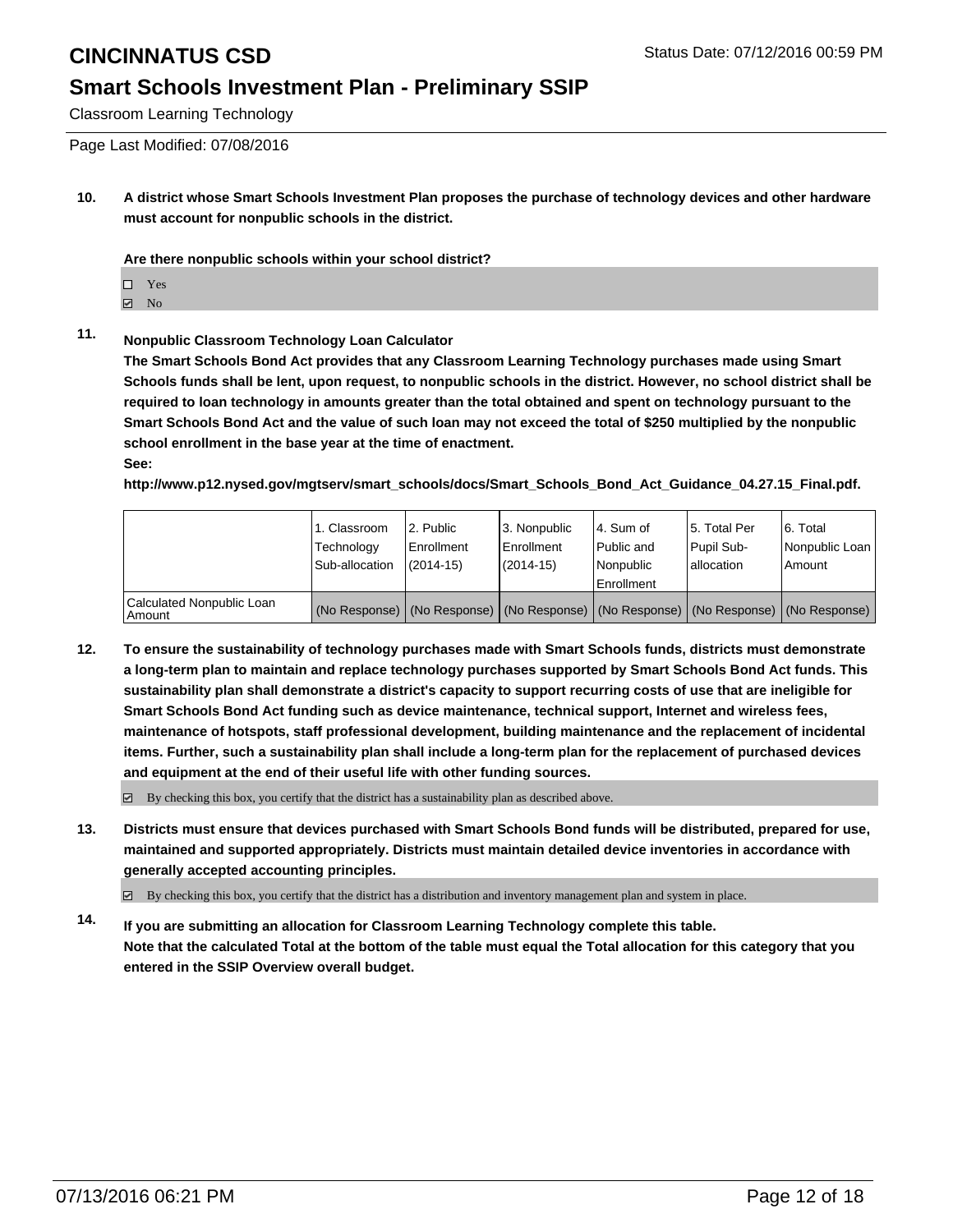## **Smart Schools Investment Plan - Preliminary SSIP**

Classroom Learning Technology

Page Last Modified: 07/08/2016

|                          | Sub-Allocation |
|--------------------------|----------------|
| Interactive Whiteboards  | (No Response)  |
| <b>Computer Servers</b>  | (No Response)  |
| <b>Desktop Computers</b> | (No Response)  |
| <b>Laptop Computers</b>  | (No Response)  |
| <b>Tablet Computers</b>  | 53,200         |
| <b>Other Costs</b>       | 5,332          |
| Totals:                  | 58,532.00      |

| Select the allowable expenditure | I Item to be Purchased           | Quantity | Cost per Item | <b>Total Cost</b> |
|----------------------------------|----------------------------------|----------|---------------|-------------------|
| type.                            |                                  |          |               |                   |
| Repeat to add another item under |                                  |          |               |                   |
| each type.                       |                                  |          |               |                   |
| <b>Tablet Computers</b>          | iPad Air 2 Wi Fi 16 GB (10 Pack) | 14       | 3,800         | 53,200            |
| <b>Other Costs</b>               | iPad Air 2 WiFi Ken Rugged Case  | 124      | 43            | 5,332             |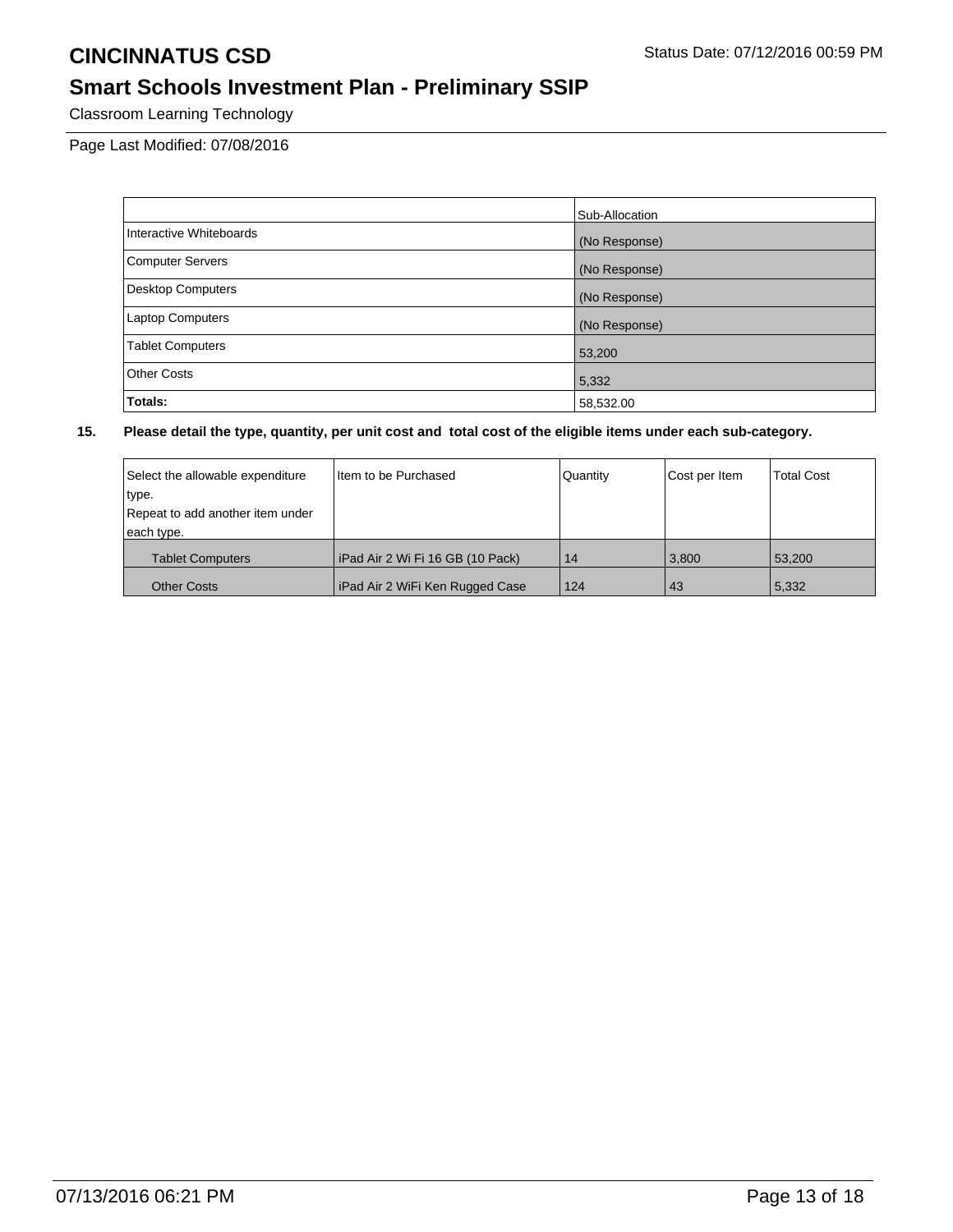#### **Smart Schools Investment Plan - Preliminary SSIP**

Pre-Kindergarten Classrooms

Page Last Modified: 07/08/2016

**1. Provide information regarding how and where the district is currently serving pre-kindergarten students and justify the need for additional space with enrollment projections over 3 years.**

(No Response)

- **2. Describe the district's plan to construct, enhance or modernize education facilities to accommodate prekindergarten programs. Such plans must include:**
	- **Specific descriptions of what the district intends to do to each space;**
	- **An affirmation that pre-kindergarten classrooms will contain a minimum of 900 square feet per classroom;**
	- **The number of classrooms involved;**
	- **The approximate construction costs per classroom; and**
	- **Confirmation that the space is district-owned or has a long-term lease that exceeds the probable useful life of the improvements.**

(No Response)

**3. Smart Schools Bond Act funds may only be used for capital construction costs. Describe the type and amount of additional funds that will be required to support ineligible ongoing costs (e.g. instruction, supplies) associated with any additional pre-kindergarten classrooms that the district plans to add.**

(No Response)

**4. All plans and specifications for the erection, repair, enlargement or remodeling of school buildings in any public school district in the State must be reviewed and approved by the Commissioner. Districts that plan capital projects using their Smart Schools Bond Act funds will undergo a Preliminary Review Process by the Office of Facilities Planning.**

| Project Number |  |
|----------------|--|
| (No Response)  |  |

**5. If you have made an allocation for Pre-Kindergarten Classrooms, complete this table.**

**Note that the calculated Total at the bottom of the table must equal the Total allocation for this category that you entered in the SSIP Overview overall budget.**

|                                          | Sub-Allocation |
|------------------------------------------|----------------|
| Construct Pre-K Classrooms               | (No Response)  |
| Enhance/Modernize Educational Facilities | (No Response)  |
| <b>Other Costs</b>                       | (No Response)  |
| Totals:                                  |                |

| Select the allowable expenditure | litem to be purchased | Quantity      | Cost per Item | <b>Total Cost</b> |
|----------------------------------|-----------------------|---------------|---------------|-------------------|
| type.                            |                       |               |               |                   |
| Repeat to add another item under |                       |               |               |                   |
| each type.                       |                       |               |               |                   |
| (No Response)                    | (No Response)         | (No Response) | (No Response) | (No Response)     |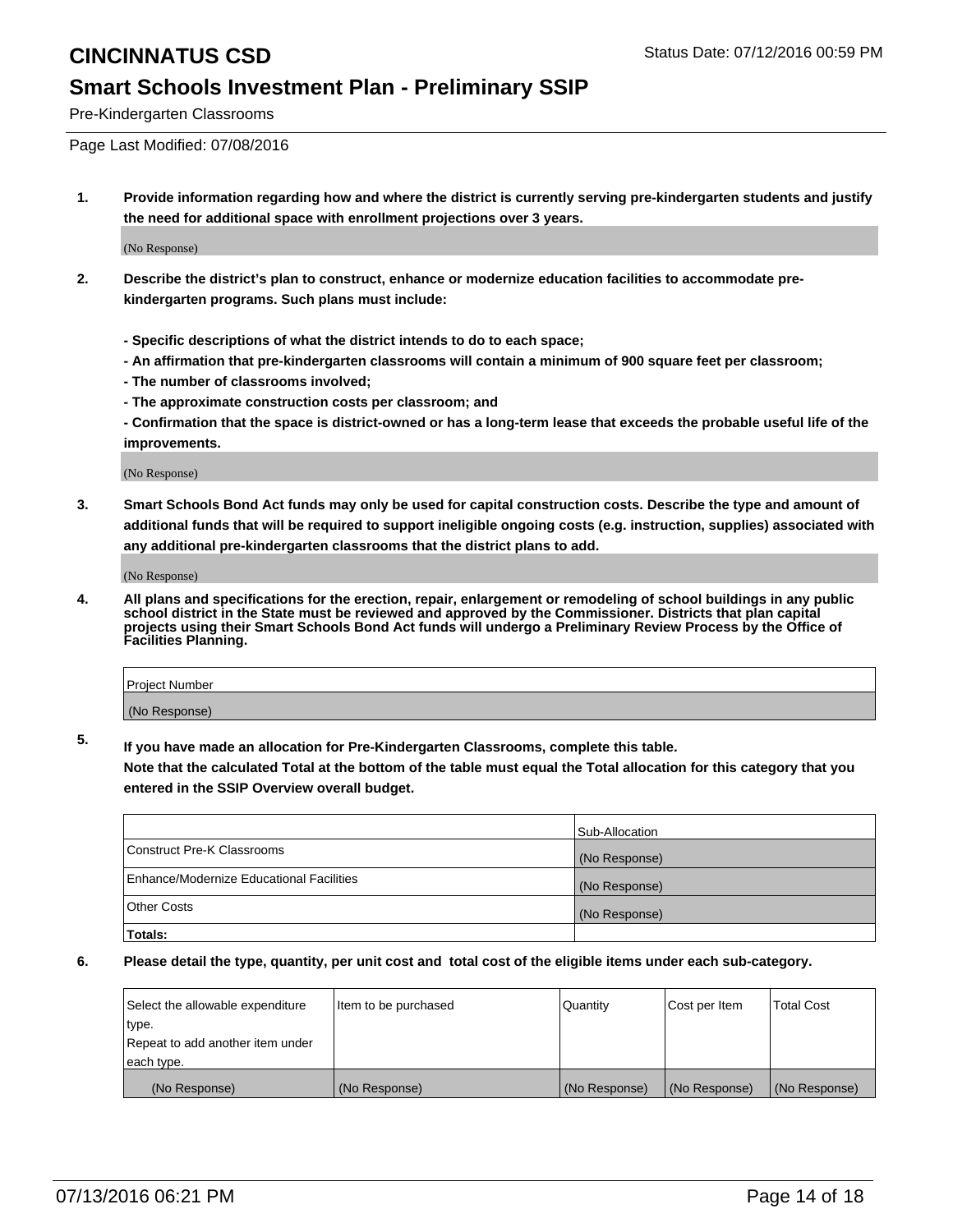Replace Transportable Classrooms

Page Last Modified: 07/08/2016

**1. Describe the district's plan to construct, enhance or modernize education facilities to provide high-quality instructional space by replacing transportable classrooms.**

(No Response)

**2. All plans and specifications for the erection, repair, enlargement or remodeling of school buildings in any public school district in the State must be reviewed and approved by the Commissioner. Districts that plan capital projects using their Smart Schools Bond Act funds will undergo a Preliminary Review Process by the Office of Facilities Planning.**

| <b>Project Number</b> |  |
|-----------------------|--|
| (No Response)         |  |

**3. For large projects that seek to blend Smart Schools Bond Act dollars with other funds, please note that Smart Schools Bond Act funds can be allocated on a pro rata basis depending on the number of new classrooms built that directly replace transportable classroom units.**

**If a district seeks to blend Smart Schools Bond Act dollars with other funds describe below what other funds are being used and what portion of the money will be Smart Schools Bond Act funds.**

(No Response)

**4. If you have made an allocation for Replace Transportable Classrooms, complete this table. Note that the calculated Total at the bottom of the table must equal the Total allocation for this category that you entered in the SSIP Overview overall budget.**

|                                                | Sub-Allocation |
|------------------------------------------------|----------------|
| Construct New Instructional Space              | (No Response)  |
| Enhance/Modernize Existing Instructional Space | (No Response)  |
| Other Costs                                    | (No Response)  |
| Totals:                                        |                |

| Select the allowable expenditure | Item to be purchased | Quantity      | Cost per Item | <b>Total Cost</b> |
|----------------------------------|----------------------|---------------|---------------|-------------------|
| type.                            |                      |               |               |                   |
| Repeat to add another item under |                      |               |               |                   |
| each type.                       |                      |               |               |                   |
| (No Response)                    | (No Response)        | (No Response) | (No Response) | (No Response)     |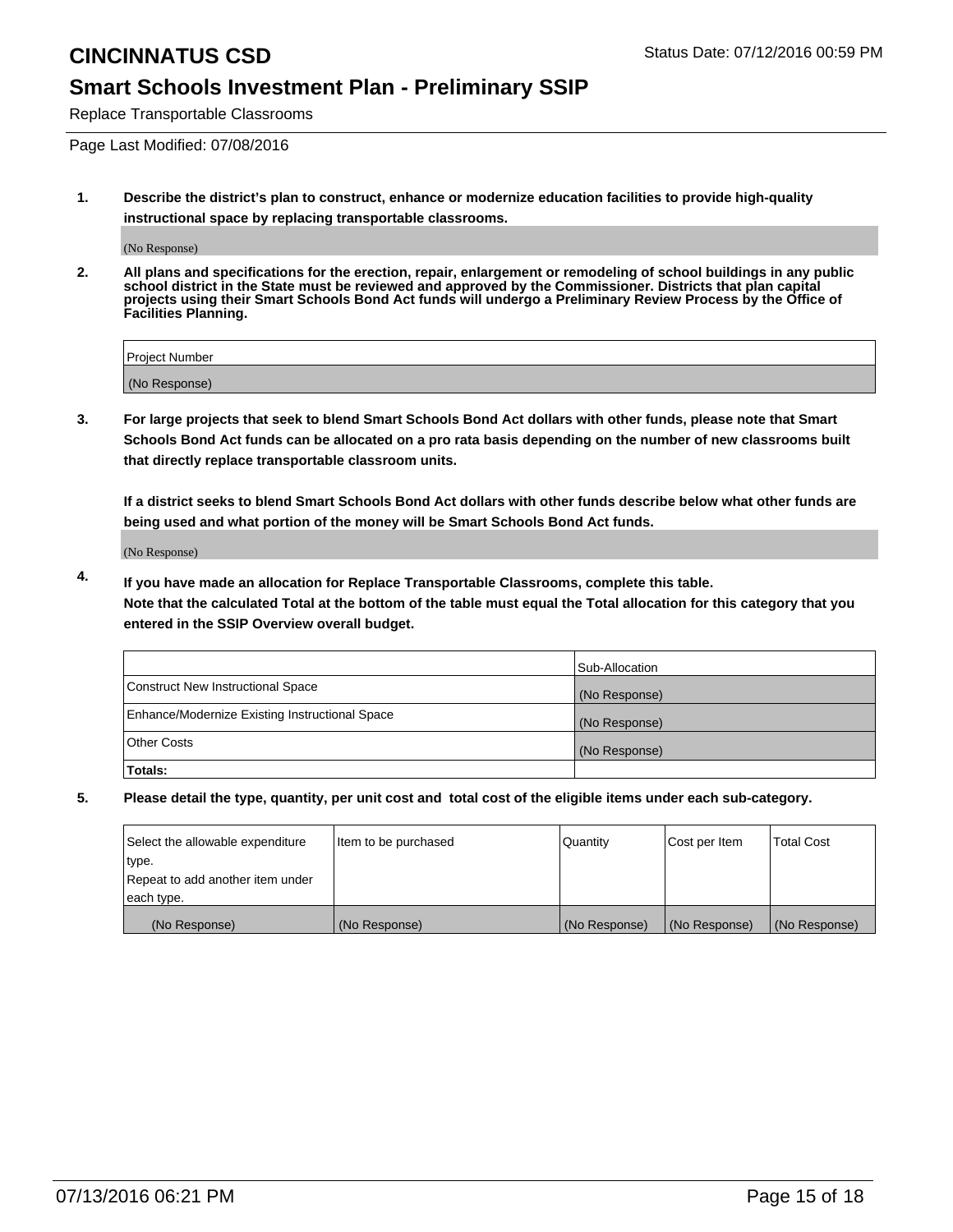## **CINCINNATUS CSD CINCINNATUS CSD Status Date: 07/12/2016 00:59 PM**

### **Smart Schools Investment Plan - Preliminary SSIP**

High-Tech Security Features

Page Last Modified: 07/08/2016

#### **1. Describe how you intend to use Smart Schools Bond Act funds to install high-tech security features in school buildings and on school campuses.**

The smart schools bond act funds will be used to install IP mega pixel security cameras and intercoms at main entrances in the district's main building. The IP security cameras will provide a quality upgrade from the district's existing analog camera system and provide increased investigative search features that will make it easier for the district to find video. The intercoms will provide visibility to the main office of the main entrance and the visitor requesting access.

**2. All plans and specifications for the erection, repair, enlargement or remodeling of school buildings in any public school district in the State must be reviewed and approved by the Commissioner. Districts that plan capital projects using their Smart Schools Bond Act funds will undergo a Preliminary Review Process by the Office of Facilities Planning.** 

| <b>Project Number</b> |
|-----------------------|
| 11-01-01-04-0-001-018 |
| 11-01-01-04-0-001-SB1 |

**3. Was your project deemed eligible for streamlined Review?**

Yes

 $\square$  No

**3a. Districts with streamlined projects must certify that they have reviewed all installations with their licensed architect or engineer of record, and provide that person's name and license number. The licensed professional must review the products and proposed method of installation prior to implementation and review the work during and after completion in order to affirm that the work was code-compliant, if requested.**

By checking this box, you certify that the district has reviewed all installations with a licensed architect or engineer of record.

**4. Include the name and license number of the architect or engineer of record.**

| Name            | License Number |
|-----------------|----------------|
| Jeffrey Robbins | 35151          |

**5. If you have made an allocation for High-Tech Security Features, complete this table.**

**Note that the calculated Total at the bottom of the table must equal the Total allocation for this category that you entered in the SSIP Overview overall budget.**

|                                                      | Sub-Allocation |
|------------------------------------------------------|----------------|
| Capital-Intensive Security Project (Standard Review) | l 0            |
| <b>Electronic Security System</b>                    | 309,900        |
| <b>Entry Control System</b>                          | 24,000         |
| Approved Door Hardening Project                      | (No Response)  |
| <b>Other Costs</b>                                   | (No Response)  |
| Totals:                                              | 333,900.00     |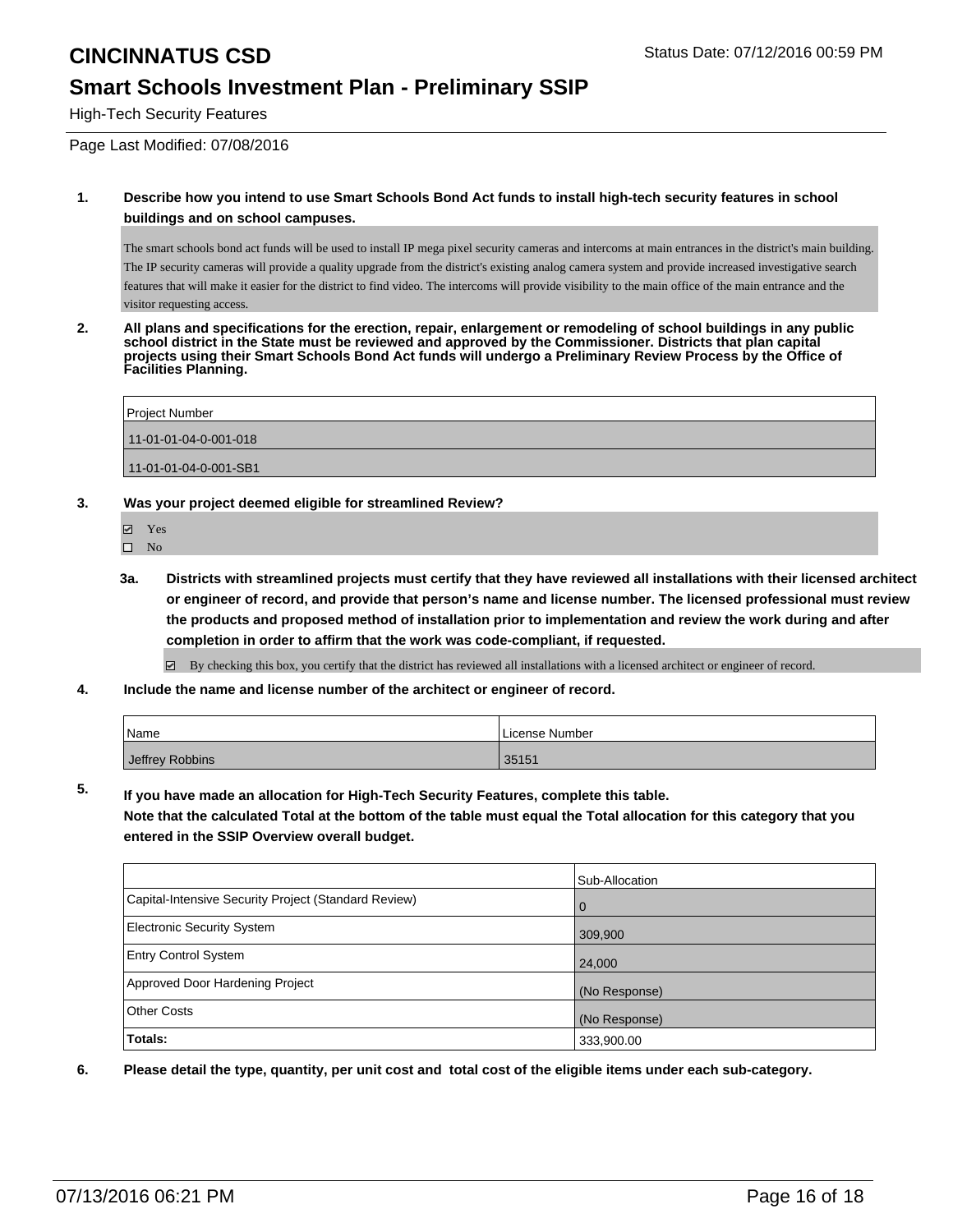# **Smart Schools Investment Plan - Preliminary SSIP**

High-Tech Security Features

Page Last Modified: 07/08/2016

| Select the allowable expenditure<br>type.<br>Repeat to add another item under<br>each type. | Item to be purchased                                                                                                                                                                                                                                                                                                                                                                                                                                                                                                             | Quantity | Cost per Item | <b>Total Cost</b> |
|---------------------------------------------------------------------------------------------|----------------------------------------------------------------------------------------------------------------------------------------------------------------------------------------------------------------------------------------------------------------------------------------------------------------------------------------------------------------------------------------------------------------------------------------------------------------------------------------------------------------------------------|----------|---------------|-------------------|
| <b>Electronic Security System</b>                                                           | Avigilon Digital Video Management<br>Server with 18TB of storage for video<br>from the cameras.                                                                                                                                                                                                                                                                                                                                                                                                                                  | 5        | 12,000        | 60,000            |
| <b>Electronic Security System</b>                                                           | Axis 5MP IP Camera                                                                                                                                                                                                                                                                                                                                                                                                                                                                                                               | 93       | 1,700         | 158,100           |
| <b>Electronic Security System</b>                                                           | Cabling for IP Cameras - Construction<br>Estimate for Category6, plenum rated<br>data cabling from each camera<br>location to the nearest data room<br>where it will be terminated in the data<br>rack patch panel. Tewenty data outlets<br>will be installed ahead of the<br>equipemnt procurment as part of the<br>current capital building project.<br>Installation to include all material,<br>labor, terminations and testing. This<br>work will be competetivly bid after<br>SSBA approval and SED Facilities<br>approval. | 93       | 600           | 55,800            |
| <b>Entry Control System</b>                                                                 | Aiphone IS series Video Intercom<br>stations at each major entrance in the<br>building.                                                                                                                                                                                                                                                                                                                                                                                                                                          | 12       | 2,000         | 24,000            |
| <b>Electronic Security System</b>                                                           | Installation of the IP camera system.<br>(Budget number)                                                                                                                                                                                                                                                                                                                                                                                                                                                                         | 1        | 36,000        | 36,000            |